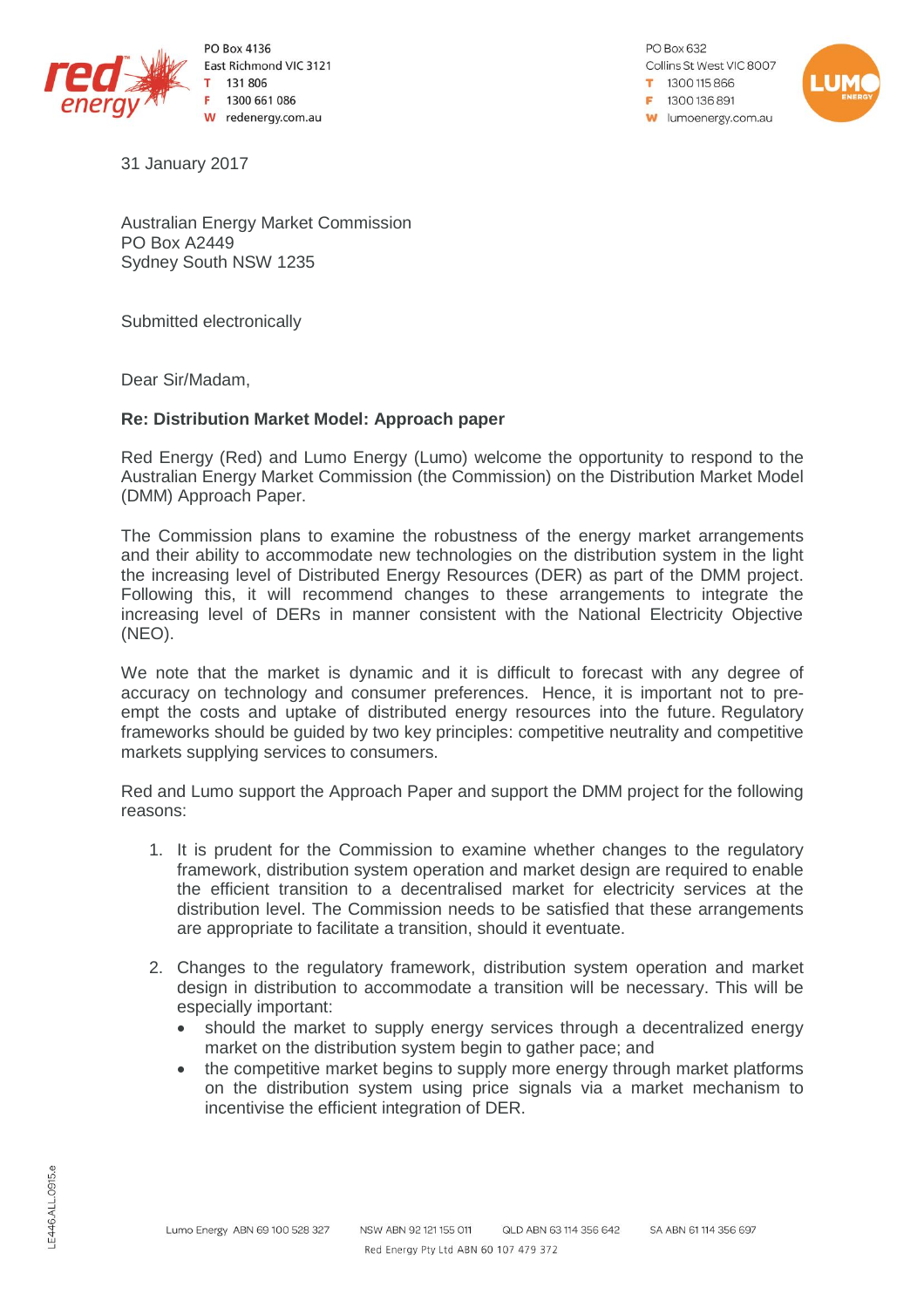



## **B: Responses to key questions**

### **1. Do stakeholders agree with these definitions, or have any views on the project scope as a result of these definitions?**

Red and Lumo are comfortable with the Commission's definition of DER.

The Commission has restricted the definition of a DER to energy technology that is equipped to a smart controller capable of responding to short-term changes in prices from wholesale markets in the supply chain. This definition does not capture passive energy equipment such as rooftop PV system that generates power for the grid as the sun shines.

With the focus of electricity distribution in the future predicted to move away from being asset owners that transport electricity to energy service providers operating through market platforms that send price signals to integrate DER, the Commission's definition is appropriate.

#### **2. Do stakeholders the project scope? Is there anything that has not been flagged for consideration that should be? Is there anything that should exclude from the project scope?**

Red and Lumo support the project scope in the DMM. In general, we are comfortable with the:

- project scope, which should this market eventuate, the key focus must be on transitioning the regulatory framework and market design to accommodate competitive provision of services where service providers send and respond to signals that incentivise efficient integration of DER in a manner consistent with NEO.
- Commission's position to use transmission as a basis from which to make changes to the distribution system, should changes be required. We agree the issues similar in distribution are similar to those currently on transmission system - especially given power system security issues.

### **3. Should the co-ordination of distribution systems with distribution energy resources be centralized under the direct control of one body? Or should it be developed and performed in a tiered manner?**

Red and Lumo are looking forward to working with the Commission, should this market eventuate, to ensure that the market design results in positive outcomes for consumers and industry alike. DER should be provided in a competitive market, with the criteria outlined below key to its success.

#### **4. Do stakeholders agree with the Commission's framework and these principles of good market design? Is there anything that the Commission has missed, or is unnecessary?**

Red and Lumo recommend that any future market design be based on the following criteria:

- Consumer choice should drive the development of the market;
- Competition should be promoted to the extent possible not only does this enable choice, it is also the best driver of cost efficiencies, an of the process of discovery